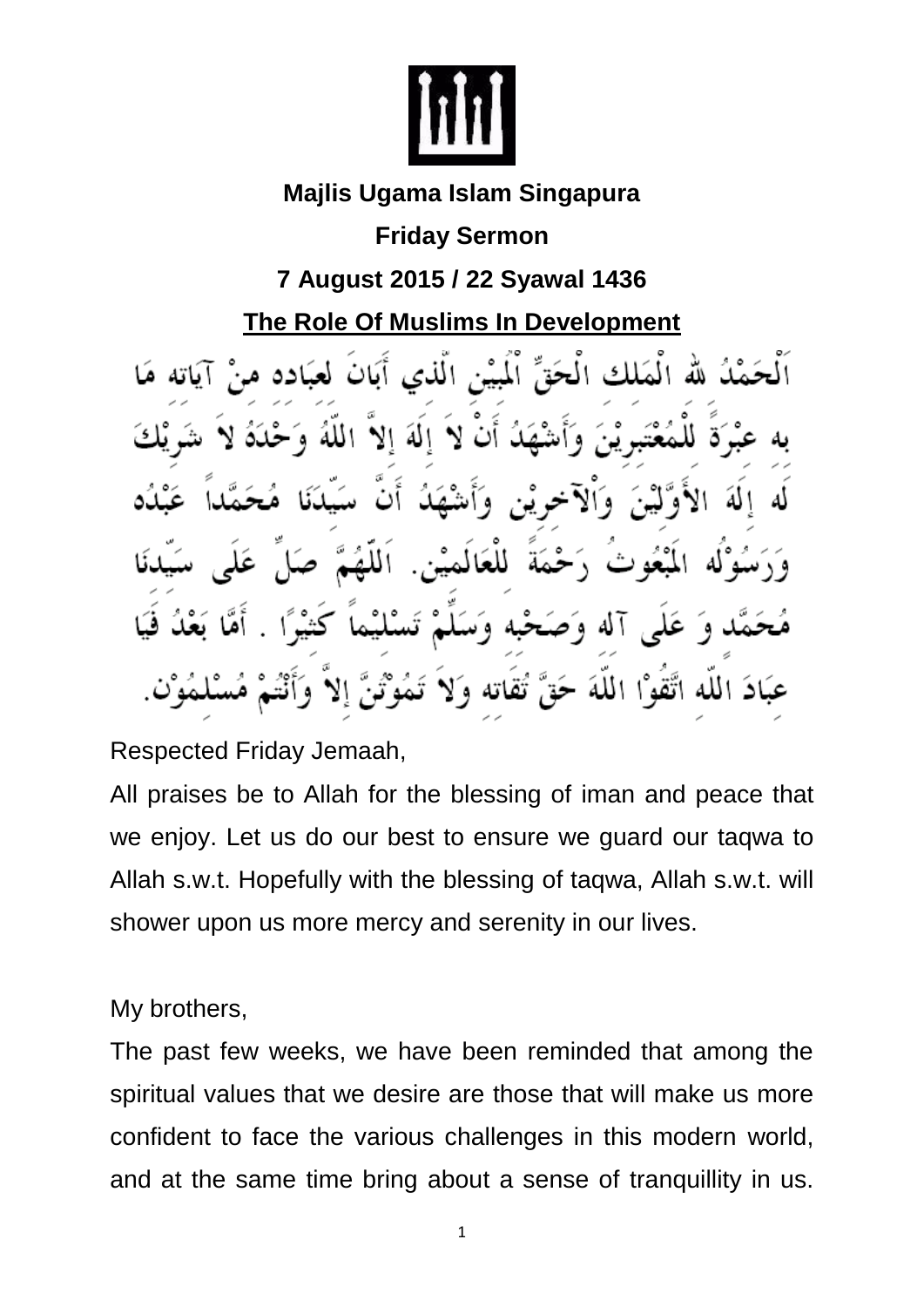This will help us to manage life's pressures and improve our relationship with other people. In addition to that, a strong sense of spirituality and taqwa will motivate a Muslim to continue to grow and develop as encouraged by the religion in various areas of life: at the levels of individual, family, community and nation.

#### Beloved jemaah,

We should be grateful that we live in an environment that supports and nurtures such development. In a peaceful environment, with stability and progress in many sectors, we are able to develop the community and at the same time, contribute to nation building.

Alhamdulillah, we have been able to raise our families and fulfil our religious life well. But this does not mean we do not face any challenges or problems. We cannot deny that there are still many areas that need to be improved, which require the community to come together and work hand in hand, so that we can make strides in achieving excellence not just in this world, but the hereafter. However, as we work toward achieving excellence we need to bear in mind the need for wisdom or hikmah in planning our steps to ensure we will attain an outcome that is positive and beneficial for the entire community.

As discussed in previous sermons, problems and challenges should not be seen as impediments that weaken our confidence

2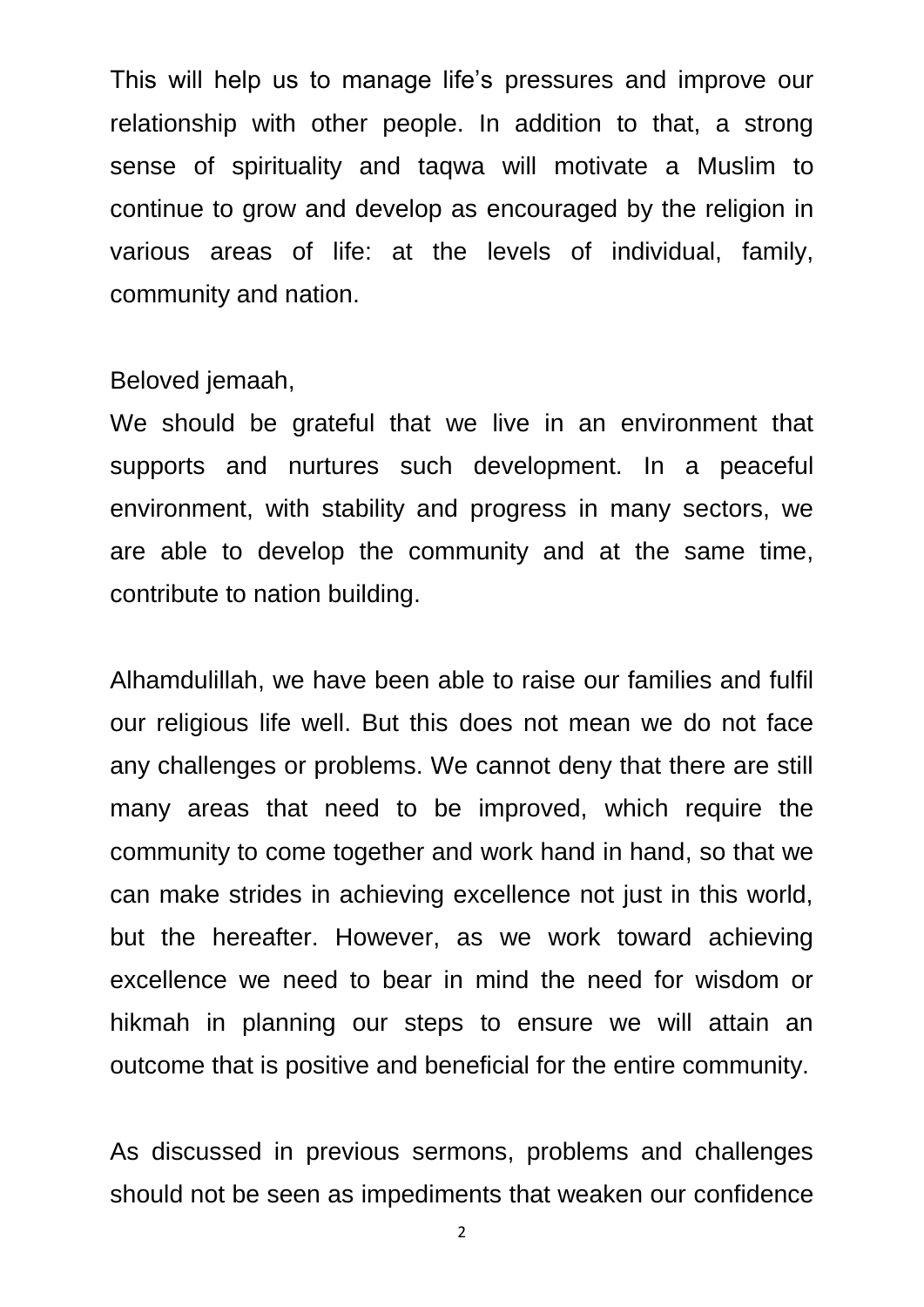and erode our spirit of Islam. Just look at the life of Rasulullah s.a.w., where the Prophet, despite facing strong opposition in Makkah, did not immediately wish to leave his city of birth. When he left Makkah, Rasulullah s.a.w. said, as reported by Imam At-Tirmidzi and Ibnu Hibban in his sahih: *"There is no city better than, and which I love more (than Makkah), if not for my people chasing me out of you, I would not live anywhere else."* 

This is indeed the firm confidence of a believer (mukmin), who continues to strive to display kindness through his actions with wisdom and prudence, until finally, people begin to appreciate his existence and respect his views. With a strong sense of spirituality, we are confident that we can continue to contribute to the harmony and development of our country, without disregarding the commands of Allah and His Messenger.

There are two principles that will help us to achieve these objectives. The first and main principle is to express gratitude for all the blessings bestowed upon us by doing more welfare and charity work for the community.

Imam Al-Ghazali once gave a beautiful illustration on the nature of gratitude. A person who is truly grateful is similar to a person who, upon receiving a horse from his king, is so happy that the king is attentive to his wants, that he immediately uses the horse to serve the king in order to attain a special position in the eyes of the king. This is the nature of gratitude, said Imam al-

3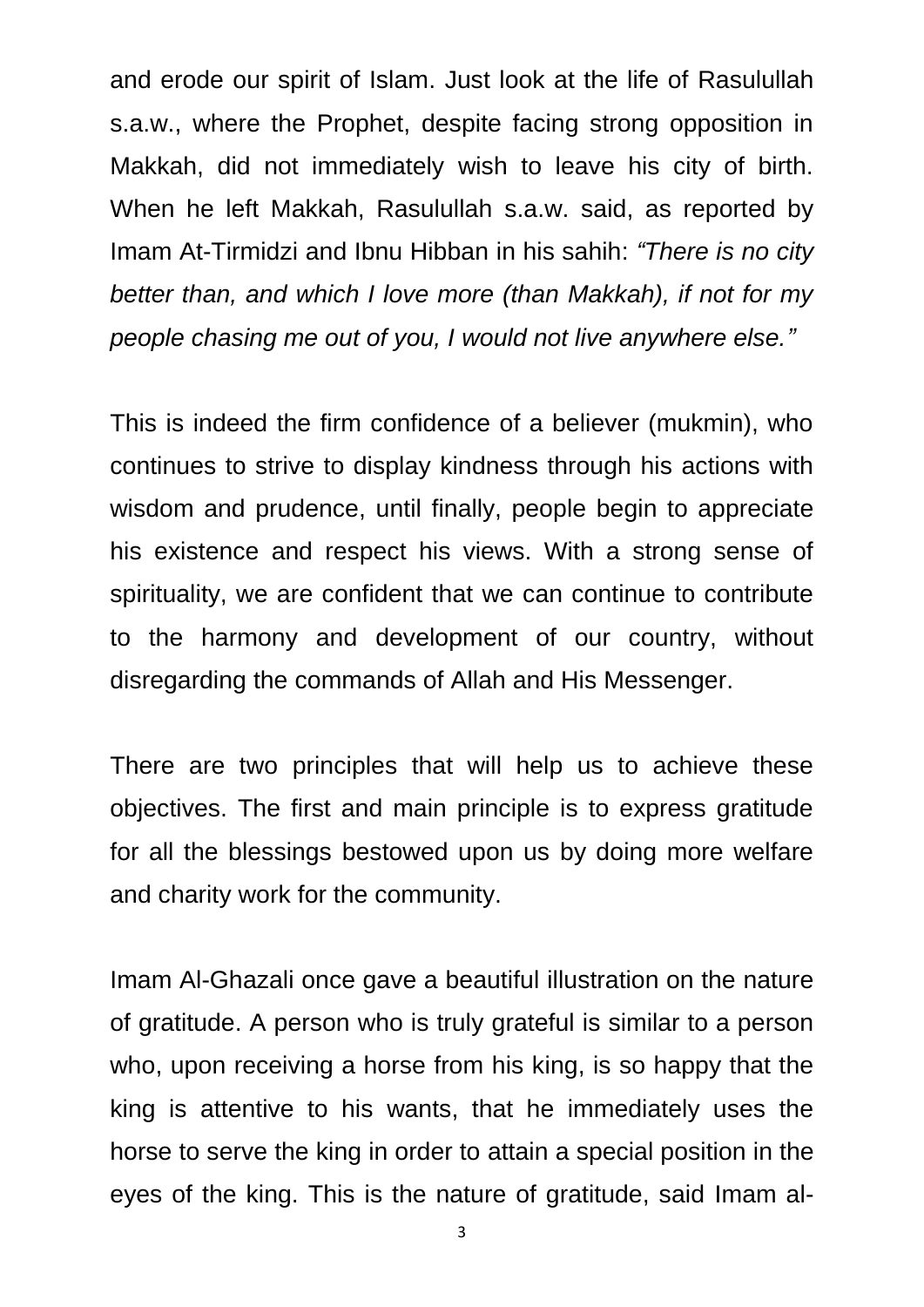Ghazali. That is, when we receive a blessing from Allah s.w.t., no matter in what form, we utilise it to serve others and to do good, which will eventually lead us to be granted the pleasure and love of Allah s.w.t.

For example, the gift of health can be used to perform acts of worship and kindness. The blessing of wealth and talent can be used to help people in need. All these with the hope that Allah s.w.t. will look at us and raise our standing in His sight.

The second principle, my dear Brothers, is to always be wise in making the best choice, taking into account all considerations and challenges that may arise in the complex issues we face in today's context. Our instincts may naturally make us more inclined to choices that can achieve instant results, but sometimes haste does not yield the best outcomes. In life, success does not happen overnight. There is no short and easy way to attain success. Let us reflect upon what Allah s.w.t. says in surah Fussilat verse 34-35:

وَلَاشَنَوِى ٱلْمَسَنَةُوَلَاالسَّيِّئَةُ ٱدْفَعَ بِٱلَّتِى هِىَ أَحْسَنُ فَإِذَاالَّذِى بَيْنَكَ وَبَيْنَهُ عَدَرَهُ كَأَنَّهُ وَلِيُّ حَمِيمٌ (٣) ۚ وَمَا يُلَقَّـنِهَآ إِلَّا ٱلَّذِينَ صَبَرُواْ وَمَا يُلَقَّنِهَآ إِلَّا ذُوحَظٍّ عَظِيمٍ (٣٥)

Which means: *"And not equal are the good deed and the bad. Repel [evil] by that [deed] which is better; and thereupon the one whom between you and him is enmity [will become] as*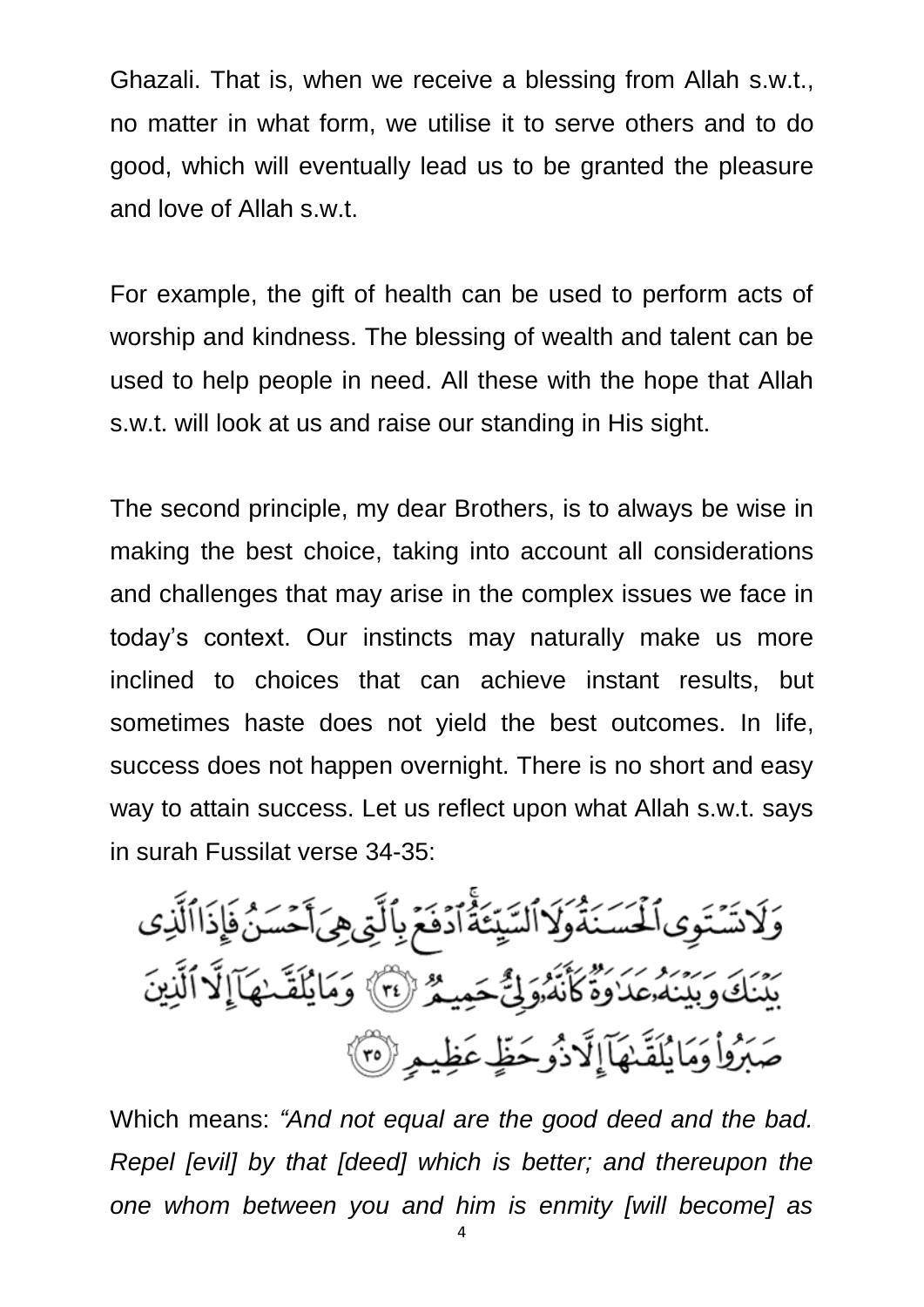*though he was a devoted friend. But none is granted it except those who are patient, and none is granted it except one having a great portion [of good]."*

Beloved jemaah,

Let us remind ourselves of this guideline that Allah s.w.t. has provided us in achieving goodness. When we apply it in the context of living in a community, it means we have to increase cooperation and mobilise our efforts toward more acts of kindness. Ensure that we leverage on the peaceful and harmonious living that we are blessed with in Singapore, to further enhance our spirituality and iman. Make use of this peaceful environment to portray the beauty of Islam and its people, through kind interactions and the spirit of helping those in need. Ensure that our children continue to progress in this country's excellent educational system. Equipped with a strong sense of Islamic spirituality and skills to succeed in life, they will grow to become contributing Muslims who radiate blessings to all. That is how we can show our gratitude to Allah s.w.t. for the blessings that He has showered upon us. Our hope is that we will be deemed worthy to receive Allah's mercy and forgiveness, as recorded in the Quran in Surah Saba verse 15:

بَلْدَةٌ طَيِّبَهُّ وَرَبُّ غَفُورٌ ۞

Which means: *"A good land [have you], and a forgiving Lord."*